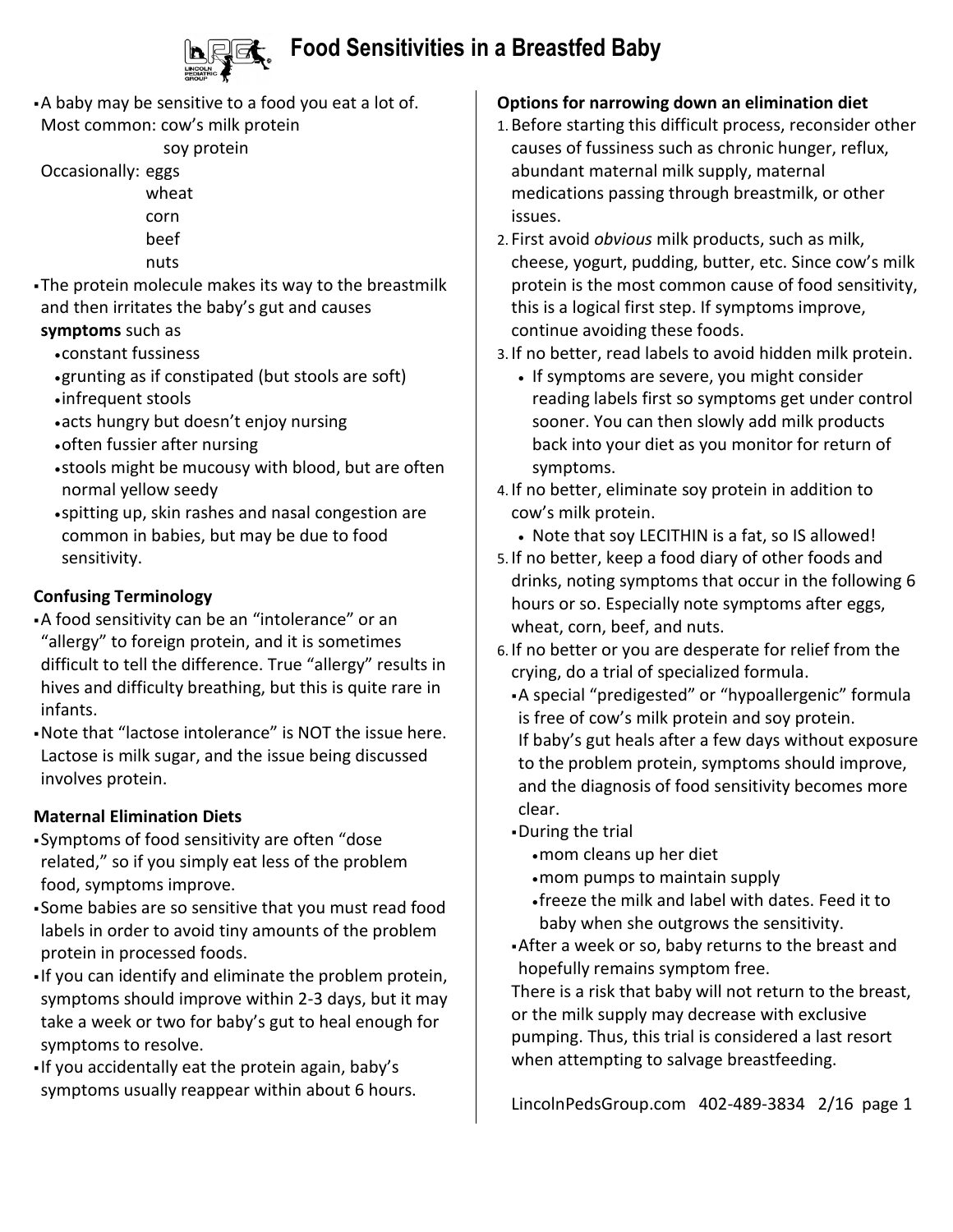## **How to Read Labels to find Milk and Soy Ingredients**

Recheck ingredients regularly, as they change over time.

Key words which indicate milk protein: **Milk / Whey / Casein / Cream / Lact……** 

Key words which indicate soy protein: **Soy**

NOTE: Soy oils/fats are allowed, so **Soy Lecithin** is allowed!

### *AVOID FOODS THAT CONTAIN THE FOLLOWING INGREDIENTS*

| <b>CONTAINS MILK PROTEIN:</b><br>- milk - fat/protein/hydrolyzed/solids/powdered/<br>dry/evaporated/condensed/cultured/<br>derivatives/acidophilous/lactaid/lacteeze<br>- buttermilk<br>- butter (solids/fat/oil/whipped/acid/esters)<br>- whipped cream<br>- sour cream, sour cream solids, sour milk solids<br>- half & half<br>- ghee<br>- diacetyl (artificial butter flavoring)<br>- Recaldent (teeth strengthener made from casein)                                                                                                                                                                          | <b>MAY CONTAIN MILK PROTEIN:</b><br>- caramel/brown sugar flavoring<br>- chocolate<br>- natural and artificial flavoring<br>- high protein flour<br>- margarine<br>- nougat (candy)<br>- nisin (preservative)<br>- lactic acid starter culture<br>- non-dairy products / creamer<br>- Opta and Simplesse (fat replacers)                                                                                                                                                                                                                                                                                                                                                                        |  |  |
|--------------------------------------------------------------------------------------------------------------------------------------------------------------------------------------------------------------------------------------------------------------------------------------------------------------------------------------------------------------------------------------------------------------------------------------------------------------------------------------------------------------------------------------------------------------------------------------------------------------------|-------------------------------------------------------------------------------------------------------------------------------------------------------------------------------------------------------------------------------------------------------------------------------------------------------------------------------------------------------------------------------------------------------------------------------------------------------------------------------------------------------------------------------------------------------------------------------------------------------------------------------------------------------------------------------------------------|--|--|
| - cheese - cream/feta/ricotta/quark/cottage/curds<br>- custard, pudding<br>- yogurt, ice cream, milk sherbert<br>- malted milk / ovaltine<br>- casein -- hydrolyzed, hydrolysate, rennet<br>- caseinates -- ammonium, calcium, iron, magnesium,<br>potassium, sodium, zinc<br>NOTE: "Non-dairy" products may contain casein.<br>- whey -- delactosed/demineralized<br>- whey powder / protein concentrate<br>NOTE: whey may be found in some spice blends,<br>canned and dehydrated soup mixes, and crackers<br>- lactalbumin, including phosphate<br>- lactoferrin<br>- lactulose<br>- lactaglobulin<br>- lactose | <b>CONTAINS SOY PROTEIN:</b><br>- soy protein/albumin, soy flour - often used as a meat<br>extender, alternative, or protein boost<br>- textured vegetable protein (TVP) = soy protein<br>- natto - cooked/fermented soy beans<br>- tempeh - Indonesian soybean cake<br>- tofu = soybean curd<br>- edamame<br>- soy nuts, soy sprouts<br>- soy fiber - okara, soy bran, soy isolate fiber<br>- soy grits - a flour substitute<br>- soy milk - made into yogurt, cheese, tofu<br>- soy yogurt - sour cream or cream cheese substitute.<br>Used to make non-dairy frozen desserts.<br>- soy cheese - substitute for sour cream/cream cheese<br>- miso - a condiment made from soy or rice used to |  |  |
| NOTE: These words are tricky, but are allowed!<br>lactate<br>■ lactylate<br>cocoa butter<br>mono/diglcyerides<br>Milk Free Pantry.com shows pictures of food<br>products.<br>Foodfacts.com and Shopwell.com lists the<br>ingredients found in almost all commercial food<br>products.                                                                                                                                                                                                                                                                                                                              | flavor sauces, etc<br>- soy sauces - fermented soy bean juices<br>- tamari - by product of Miso<br>• shoyu - soy beans and wheat<br>- teriyaki - sugar, vinegar, spices<br>- vegetable broth, gum, starch may contain soy<br>- natural flavors - may be a soy derivative<br>- hydrolyzed vegetable protein (HVP)<br>• flavor enhancer, sometimes from soybeans<br>- monosodium glutamate (MSG)<br>- may contain hydrolyzed protein                                                                                                                                                                                                                                                              |  |  |
| If not found, Google the product to find its<br>ingredients.                                                                                                                                                                                                                                                                                                                                                                                                                                                                                                                                                       | Q/12<br>0.2092                                                                                                                                                                                                                                                                                                                                                                                                                                                                                                                                                                                                                                                                                  |  |  |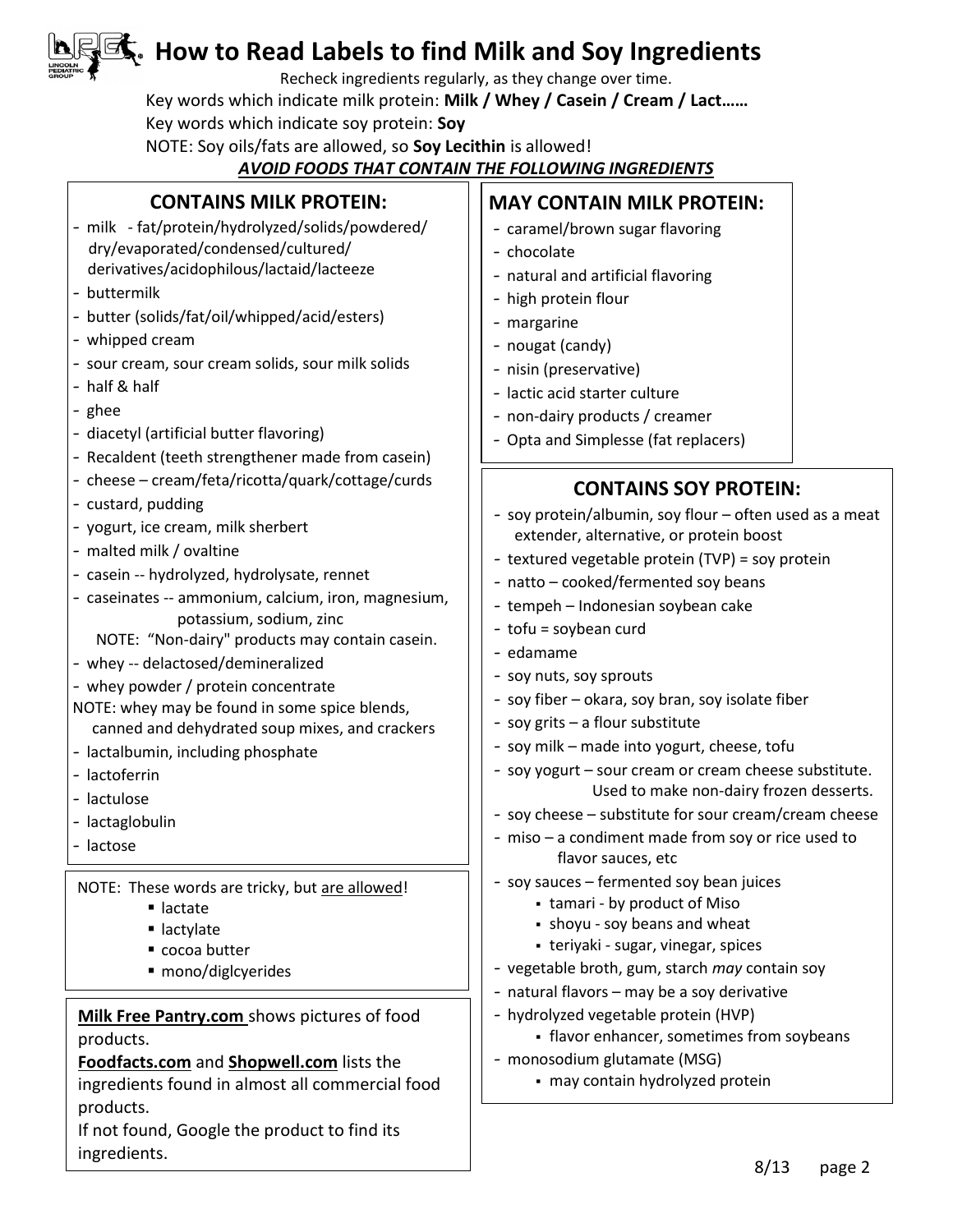

Walden Farms Dressings – Italian, French, Raspberry

 milk and/or soy. Vegetable cooking oils and hardened shortening

Smart Balance Margarine

NOTE: Creamy salad dressings likely contain

Fleischmann's Unsalted Margarine Sticks Fleischmann's Light Margarine Tubs

## **Foods you CAN EAT on a milk and soy free diet.**

**Recheck labels regularly as ingredients may change. (This list is current as of 8/13)**

| <b>BREADS</b>                                  | <b>SWEETS</b>                            |  |  |
|------------------------------------------------|------------------------------------------|--|--|
| Rotella Breads                                 | Sugars - brown/granulated/powdered/      |  |  |
| Rotella Bread Crumbs                           | confectioner's Marshmallows              |  |  |
| <b>Big Sky Bread Company</b>                   | Baker's Semi Sweet Chocolate Chips       |  |  |
| Rudi's Organic Bakery                          | Hershey's Chocolate Syrup                |  |  |
| Oroweat Breads                                 | Honey, molasses, sorghum                 |  |  |
| Amana Whole Wheat and 12 Grain Bread           | Jellies/jams/marmalades/preserves        |  |  |
| Bob's Red Mill Whole Wheat Bread Mix           | <b>Cookies / Crackers</b>                |  |  |
| Lakeland Whole Wheat English Muffins           | Moon Pie                                 |  |  |
| Village Hearth English Muffins                 | <b>Graham Crackers:</b>                  |  |  |
| <b>Tortillas</b>                               | Keebler Honey Grahams                    |  |  |
| <b>Mission White Corn Tortillas</b>            | Honey Maid Cinnamon                      |  |  |
| <b>Mission Flour Tortillas</b>                 | <b>Honey Maid Squares</b>                |  |  |
| <b>Cornbread</b>                               | Back to Nature Honey/Cinnamon Grahams    |  |  |
| Gluten Free Pantry Yankee Cornbread Mix        | <b>Barnum Animal Crackers</b>            |  |  |
| Jiffy Corn Muffin Mix                          | Murray's Ginger Snaps                    |  |  |
| <b>Pizza Crust</b>                             | <b>Archway Coconut Macaroons</b>         |  |  |
| Gluten Free Pantry French Bread & Pizza Mix    | Keebler Sandies Pecan Shortbread         |  |  |
| Mama Mary's Pizza Crust                        | Stella D'oro Cookies                     |  |  |
| PASTA - Most ok, watch for soy protein fillers | Pillsbury Sugar Cookie Mix               |  |  |
| <b>RICE</b>                                    | Duncan Hines Cookie Mix                  |  |  |
| <b>POTATOS</b> - Betty Crocker Potato Buds     | <b>Cake / Frosting / Brownies / Pie</b>  |  |  |
| Gravy made without milk or bouillon.           | Angel food cake                          |  |  |
| <b>CEREAL</b> - Most dry cereals               | Pillsbury Fudge Supreme Premium          |  |  |
| Big Sky Bread Company granola                  | <b>Walnut Brownie Mix</b>                |  |  |
| Back to Nature Granolas - Classic/Raisin       | Pillsbury Dark Chocolate Brownie Mix     |  |  |
| /Apple Strawberry/Apple Blueberry              | Pillsbury Cream Cheese Frosting          |  |  |
| Mother's - Toasted Oat Bran,                   | Pillsbury Pie Crust                      |  |  |
| Cinnamon Oat Crunch                            | Gluten Free Pantry Perfect Pie Crust Mix |  |  |
| Quaker Oats Oatmeal                            | <b>Duncan Hines Brownies</b>             |  |  |
| Hodgson Mill Oat Bran Hot Cereal, etc          | <b>Duncan Hines Frosting</b>             |  |  |
| Kashi - Autumn Wheat, Strawberry Fields,       | Hodgson Mill Brownie Mix                 |  |  |
| 7 Grain Honey Puffs, Cinnamon Harvest,         | <b>Puddings / Sorbets</b>                |  |  |
| 7 Whole Grain Flakes, Heart To Heart           | Edy's Whole Fruit Sorbet                 |  |  |
| Apple Cinnamon Instant Oatmeal                 | Tapioca made with fruit juice            |  |  |
| NOTE: Common breads contain milk, such as      | Hunts Snack Pack Lemon Pudding           |  |  |
| most sandwich breads, buns, rolls, biscuits,   | <b>Snack bars</b>                        |  |  |
| muffins, pancakes, waffles, sweet rolls and    | LaraBar Snack Bars-                      |  |  |
| donuts. This includes bread crumbs, so most    | Fruit&Nut Cinnamon Roll, Apple Pie,      |  |  |
| breaded meat, fish, and veggies are off        | Fruit&Nut Cherry Pie,                    |  |  |
| limits.                                        | Chocolate Coconut Chew                   |  |  |
| SALAD DRESSING/ MARGARINE/ FAT/ OIL            | Enjoy Life Snack Bars                    |  |  |
| Annie's Organic Papaya Poppy Seed Dressing,    | <b>FRUITS/VEGETABLES/SOUPS</b>           |  |  |
| Tuscany Italian, Roasted Red Pepper,           | Creamed veggies contain milk/soy.        |  |  |
| Organic Green Garlic, French,                  | Broth-most bouillon contains soy protein |  |  |

Most canned soups

(Soy milk IS soy!)

Tea and Coffee Milk free cocoa

Soda

NOTE: Creamed soup/chowder contains milk/soy

Rice/Almond/Coconut Milks

Powdered fruit flavored drink mixes

**BEVERAGES**

Meat prepared by baking, broiling or roasting with allowed ingredients OK. Kosher meat Dilusso Deli meats Dried peas, beans, lentils Peanut butter Eggs prepared without milk – scramble with water or rice milk Tyson's Chicken Nuggets Van De Kamp's fish sticks Luzianne Creole Dinner Kit NOTE: Processed meats often contain milk and/or soy, such as lunch meat, bologna, hot dogs, pepperoni, salami, sausage. Also, most meats which are canned/frozen/TV dinners/fish sticks contain milk and/or soy.

**PROTEIN / MEAT**

#### **SALTY SNACKS**

Popcorn Pretzels - Newman's Own Hot Salt & Pepper Round Pretzels **Crackers** Nabisco Triscuits Nabisco Wheat Thins Zesta Saltines Premium Saltines Premium Oyster Crackers Ritz Crackers Back to Nature Crispy Wheat Crackers **Chips/Dip** Plain Potato Chips Plain Corn Chips Kettle Brand Chips Fritos bean dip NOTE: Many snack dips contain milk and soy.

#### **SEASONINGS / FLAVORINGS**

Salt and Pepper Plain herbs and spices Spice blends without milk/soy French's Fajita & Taco Seasonings Vinegar Ketchup and mustard Pickles and olives Vanilla extracts and other flavorings These are free of milk, but contain soy: Worcestershire sauce Soy sauce

#### **MISCELLANEOUS**

These are milk-free but contain soy: Coffee Rich non dairy creamer Tofutti Sour Cream 8/13 page 3